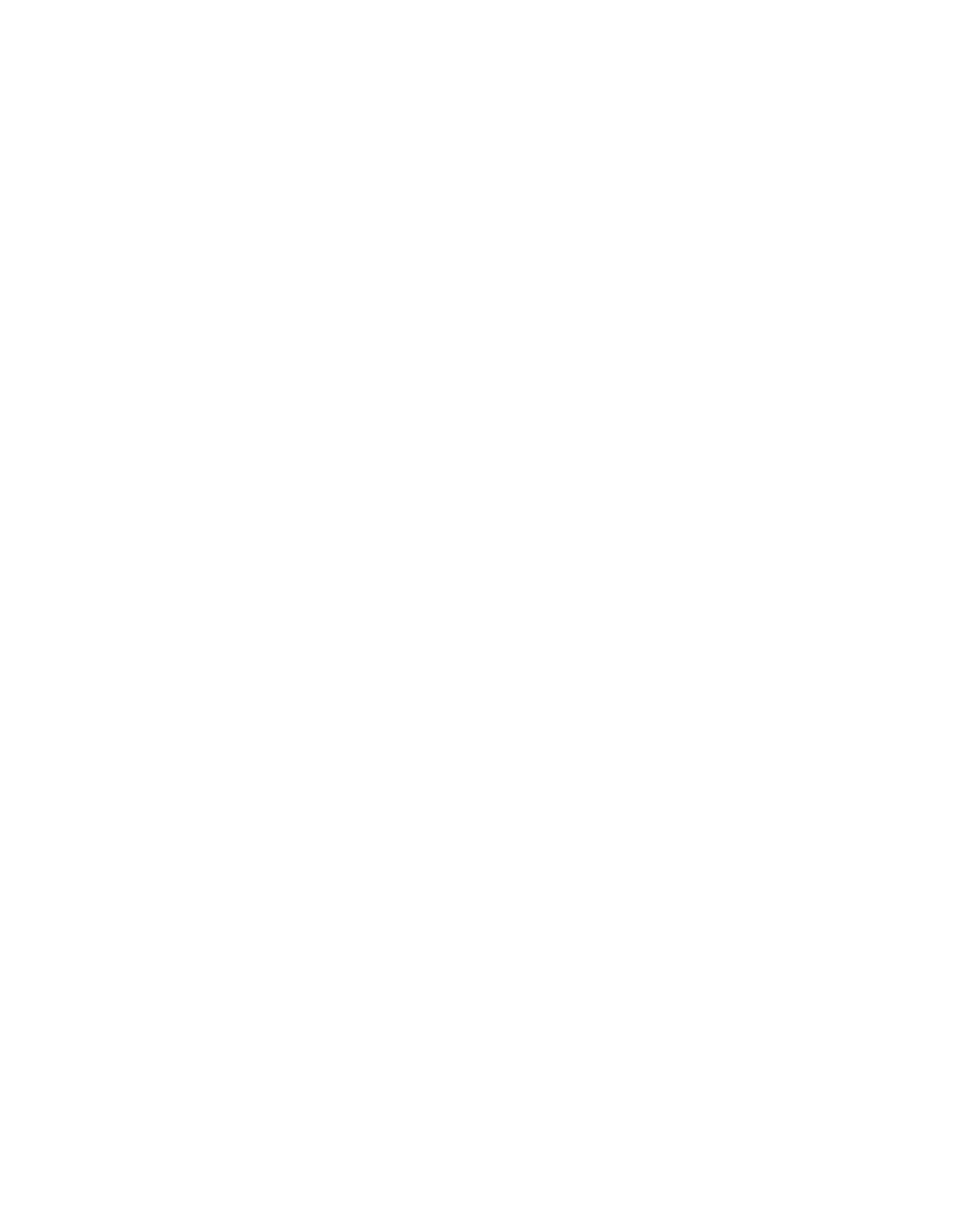#### **ANALYTICS IS BOOMING.** According to Gartner's recent survey on data-driven marketing , two out of three companies plan to grow their analytics teams, and analytics' share of marketing budgets has increased to 34% (up from 21% in 2013).

1

More than ever, marketers are being tasked with understanding the customer journey, and improving customers' experience across that journey to gain competitive advantage. A big part of this is assigning value to the many marketing-driven touchpoints taking place across multiple channels and devices - which is why digital marketing analytics is so critical to achieving success.

As more advanced analytics applications, such as predictive and attribution modeling, personalization, and machine learning become *de rigeur* for marketing teams, there's a bigger expectation to see returns on marketing investments. In the past several years, the complexity of the marketing technology landscape has exploded. In addition to the traditional web analytics tools, marketers now have to wrap their minds around DMPs, ad networks, social networks, retargeting tools, and conversion testing tools, to name a few.

Analytics platforms, while a mature market, are evolving to help marketers manage this complexity. Nowhere is this more evident than in the [Internet Retailer Top 500](https://www.internetretailer.com/top500/#!/) organizations, and in this report, we've outlined the use of two key digital analytics solutions within the top 500 online retailers:

> **Analytics Platforms**

**Tag Management Systems (TMS)**

You will discover which platforms dominate the marketplace across various industry segments and verticals, and learn about the way leading ecommerce organizations are managing the collection of data from their websites.

[1] [Marketers Embrace Analytics and Look for Talent,](http://www.gartner.com/smarterwithgartner/marketers-embrace-analytics-and-look-for-talent/) Gartner, September 2015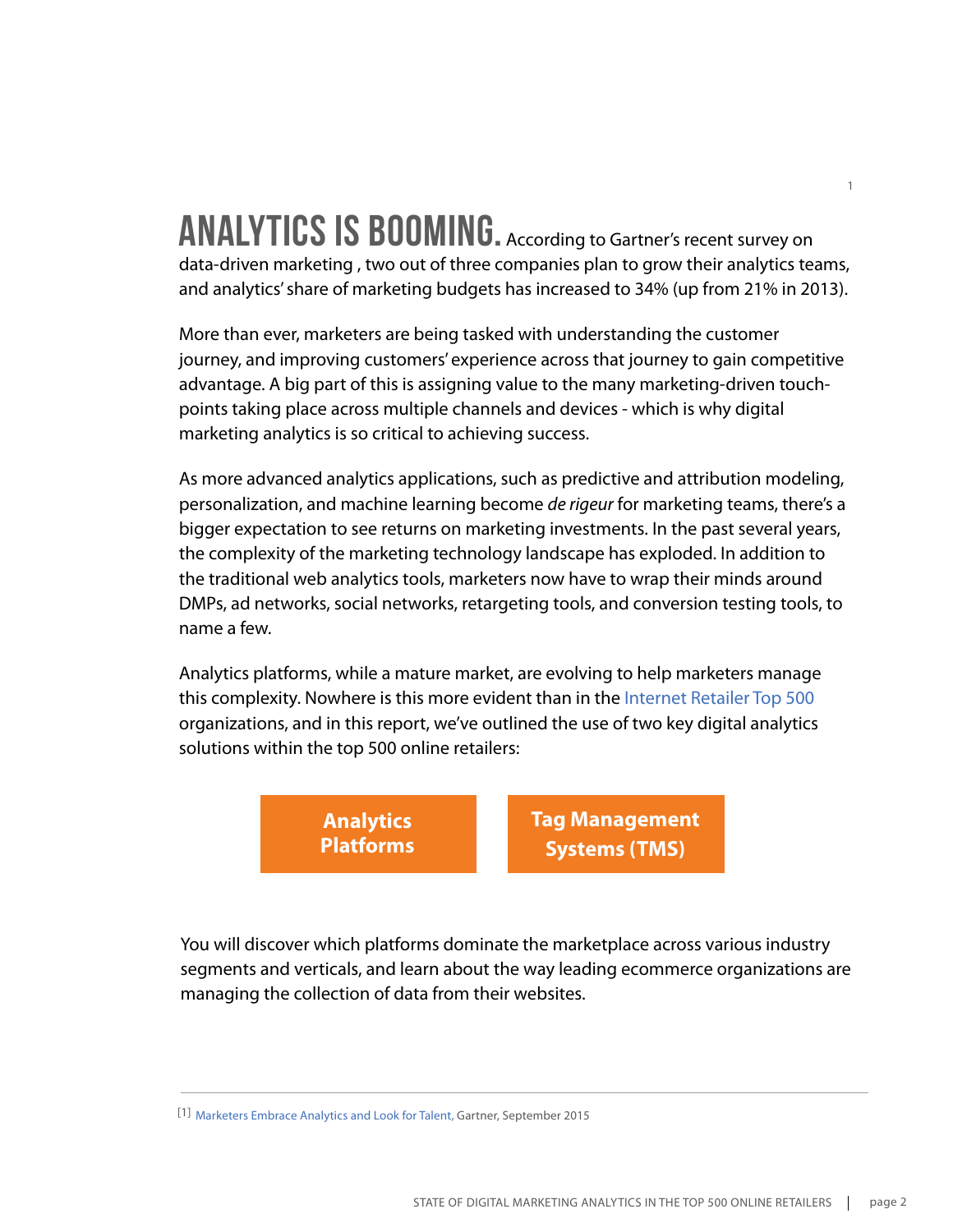## **When it comes to analytics platforms, more is more.**

Overall market share across platforms within the [Internet Retailer Top 500](https://www.internetretailer.com/top500/#!/) (IR Top 500) exceeds 100% due to many organizations' implementation of multiple analytics platforms. Google Analytics has 370 implementations (74% of retailers), and Adobe Analytics has 206 implementations (41% of the retailers).

For the purpose of perspective, we created a category called Others, which includes a number of platforms, led by IBM Digital Analytics (formerly Coremetrics) and WebTrends, with a combined market share of 16%.

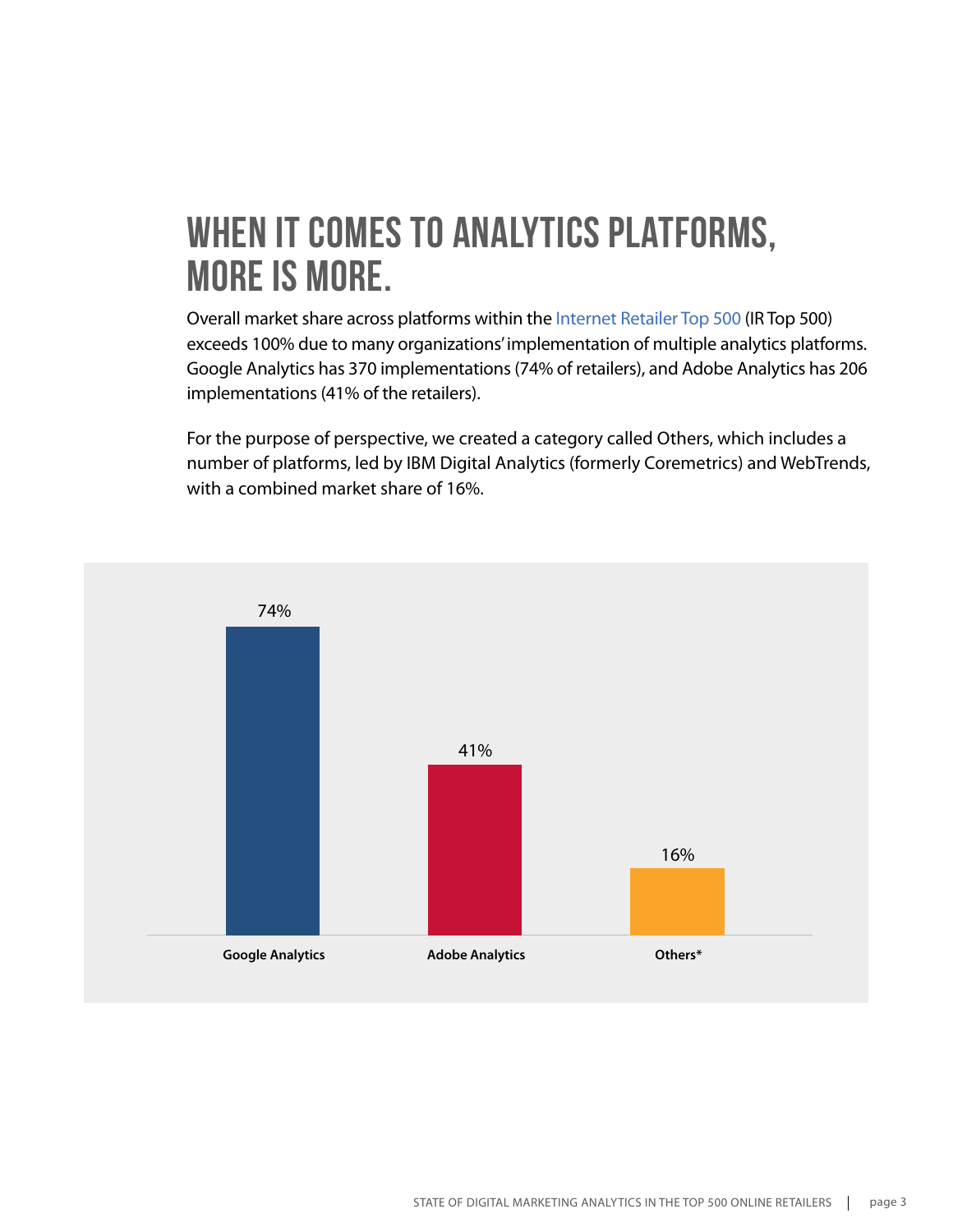#### *Analytics Platform Implementation by Size in Web Sales*



**Top ten online retailer highlights:** 

- **Seven Adobe Analytics implementations**
	- **Six of the seven retailers with Adobe Analytics also have Google Analytics**
- **Two IBM Digital Analytics** (formerly Coremetrics) **implementations**
- **One standalone Google Analytics implementation**

Another two retailers in the top 15 – both of the Mass Merchant category – have custom, in-house analytics implementations.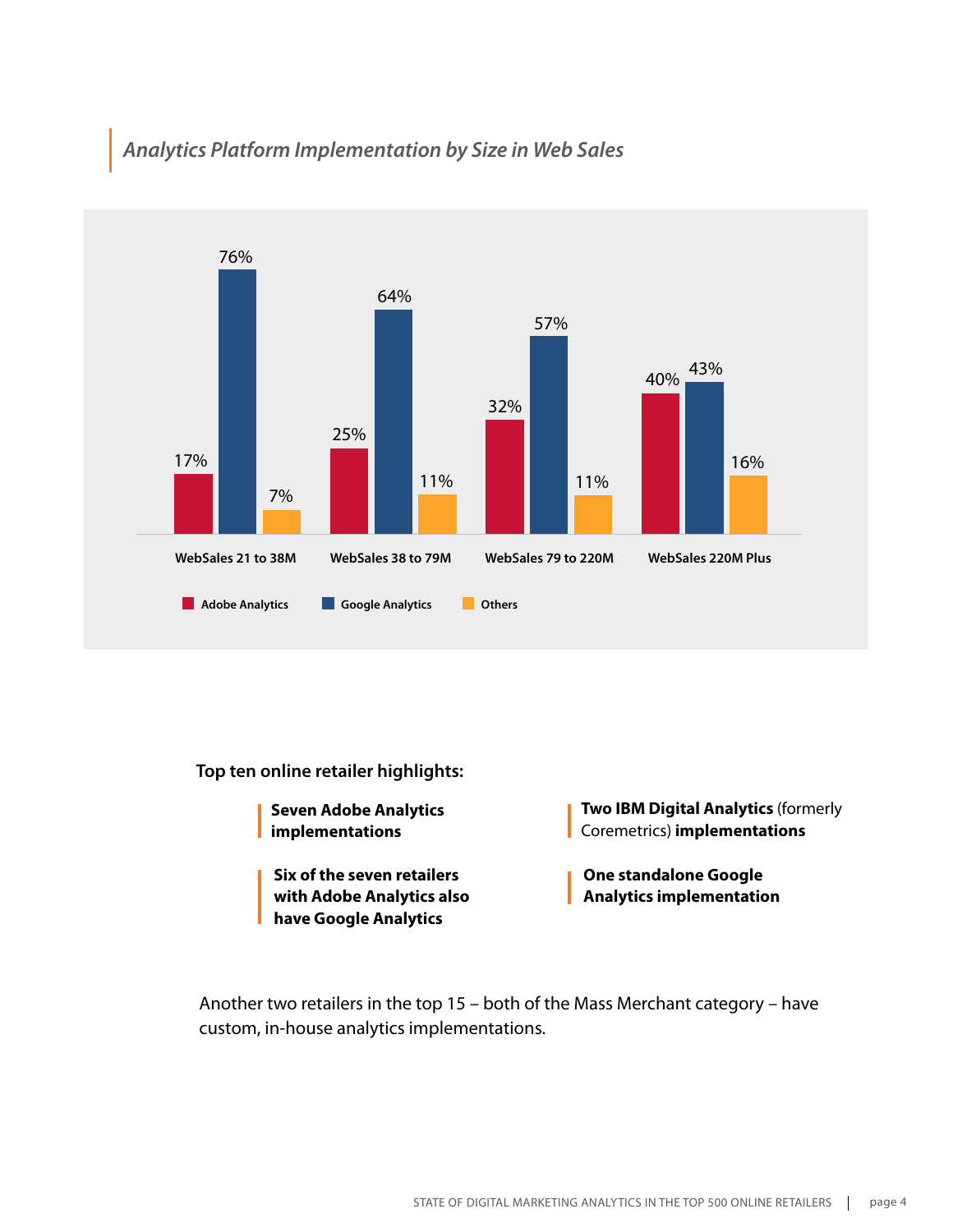

While Google Analytics leads Adobe Analytics in terms of the number of implementations, Adobe Analytics leads Google Analytics by 8% when it comes to the value of transactions processed by these retailers.

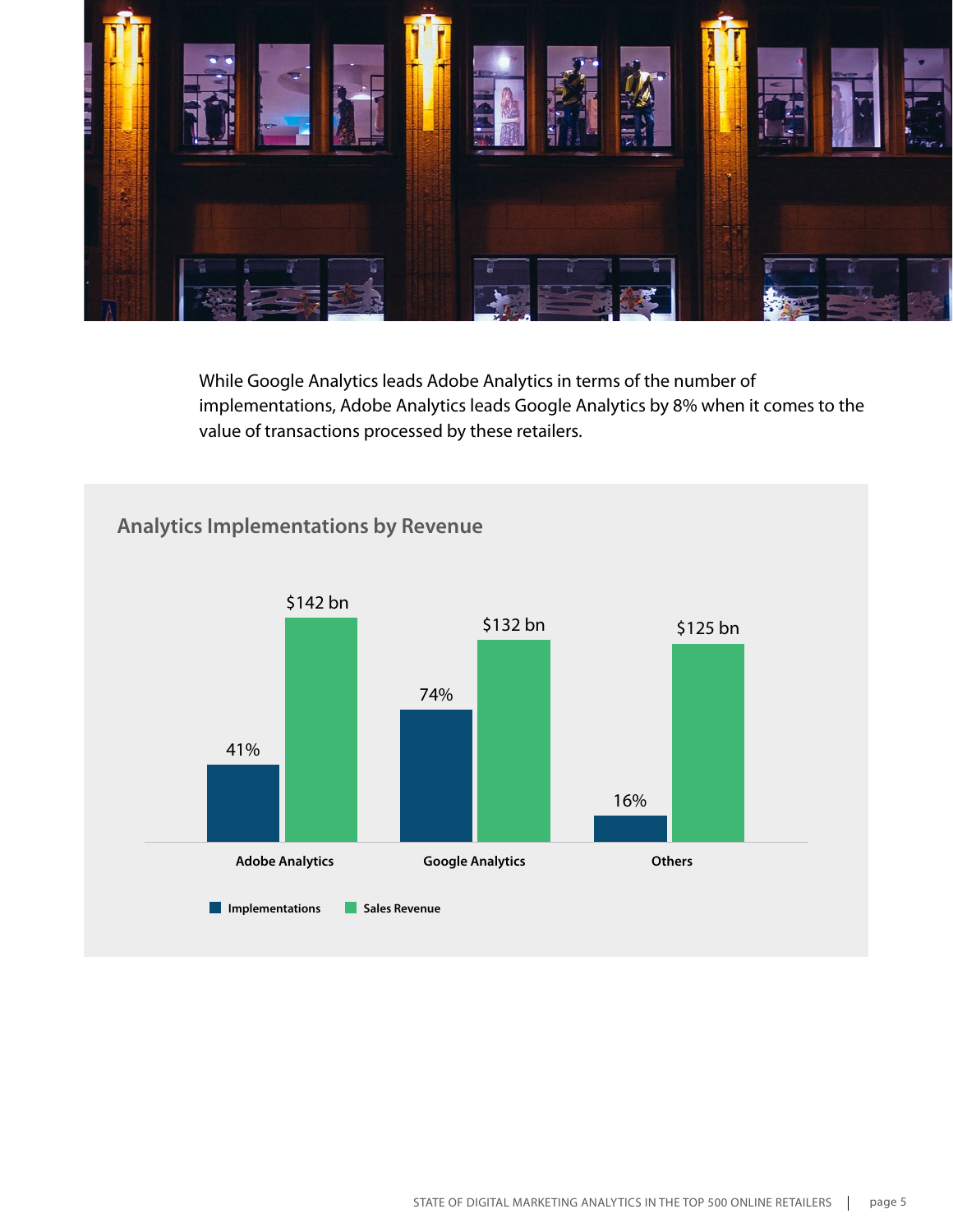

## **Analytics by Retailer Type & Merchandising Category**

The Internet Retailer Top 500 Guide divides retailers into four types:

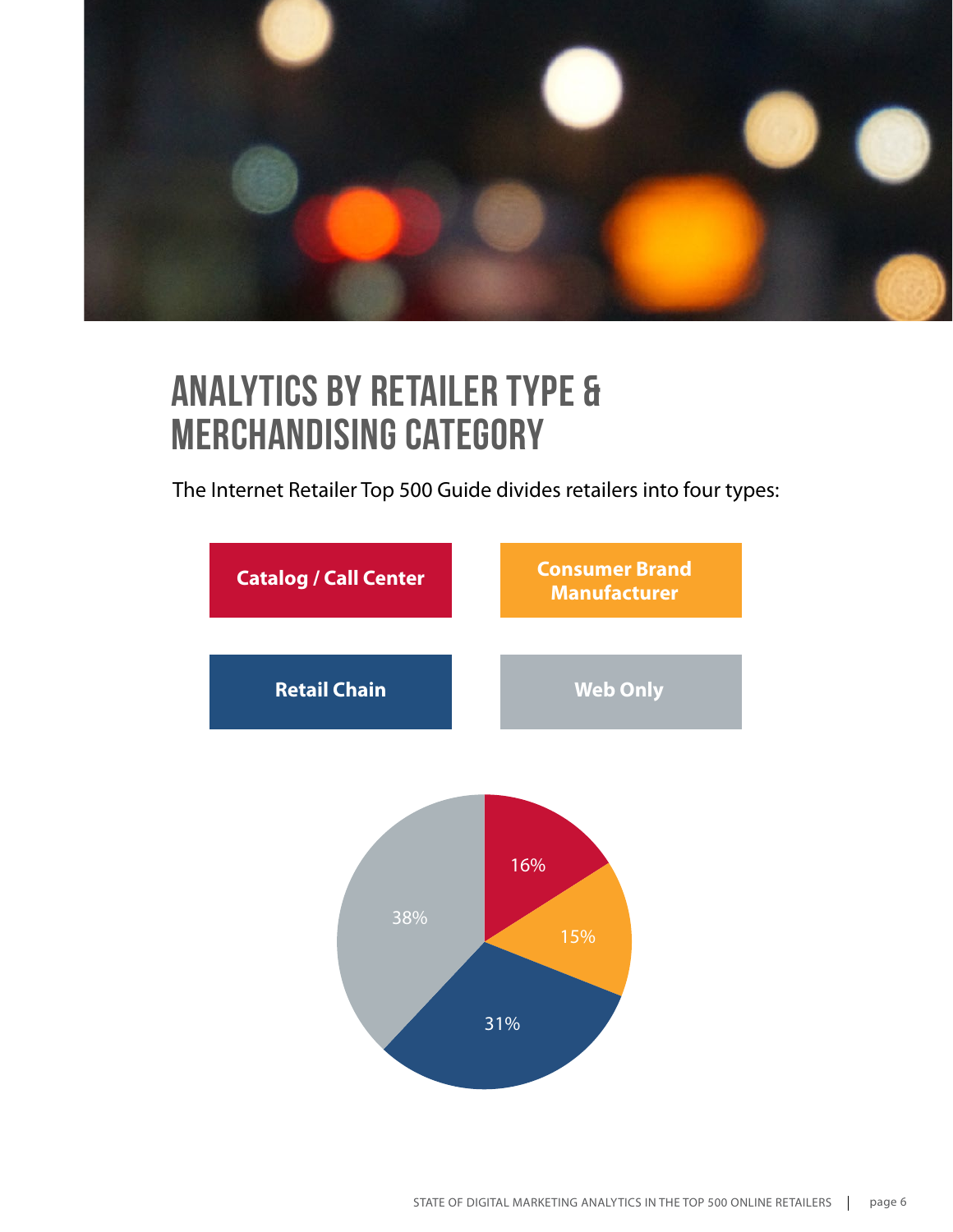

## **Analytics by Retailer Type**

Google Analytics has the highest penetration in Consumer Brand Manufacturer type retailers where it holds 77% of market share. 75% of Web Only retailers have Google Analytics, while 25% have Adobe Analytics implemented. However, Web Only retailers tend to be on the lower end of the annual online sales scale among the four retailer types.

Adobe Analytics' market share in Consumer Brand Manufacturer (58%), Retail Chain (50%), and Catalog & Call Center (47%) type retailers is significantly high when compared to its overall market share of 41%.

| <b>ANALYTICS</b><br><b>TOOL</b> | <b>OVERALL</b><br><b>MARKET SHARE</b> | <b>CATALOG/</b><br><b>CALL CENTER</b> | <b>CONSUMER BRAND</b><br><b>MANUFACTURER</b> | <b>RETAIL CHAIN</b> | <b>WEB ONLY</b> |
|---------------------------------|---------------------------------------|---------------------------------------|----------------------------------------------|---------------------|-----------------|
| <b>Adobe</b>                    | 41%                                   | 47%                                   | 58%                                          | 50%                 | 25%             |
| Google                          | 74%                                   | 71%                                   | <b>77%</b>                                   | 72%                 | 75%             |

## **Other platforms by retailer type**

Of note is IBM Digital Analytics' (formerly Coremetrics) 24% and 19% respective share across Retail Chain and Catalog & Call Center type retailers. Within Web Only retailers, IBM Digital Analytics has 5% of the market share.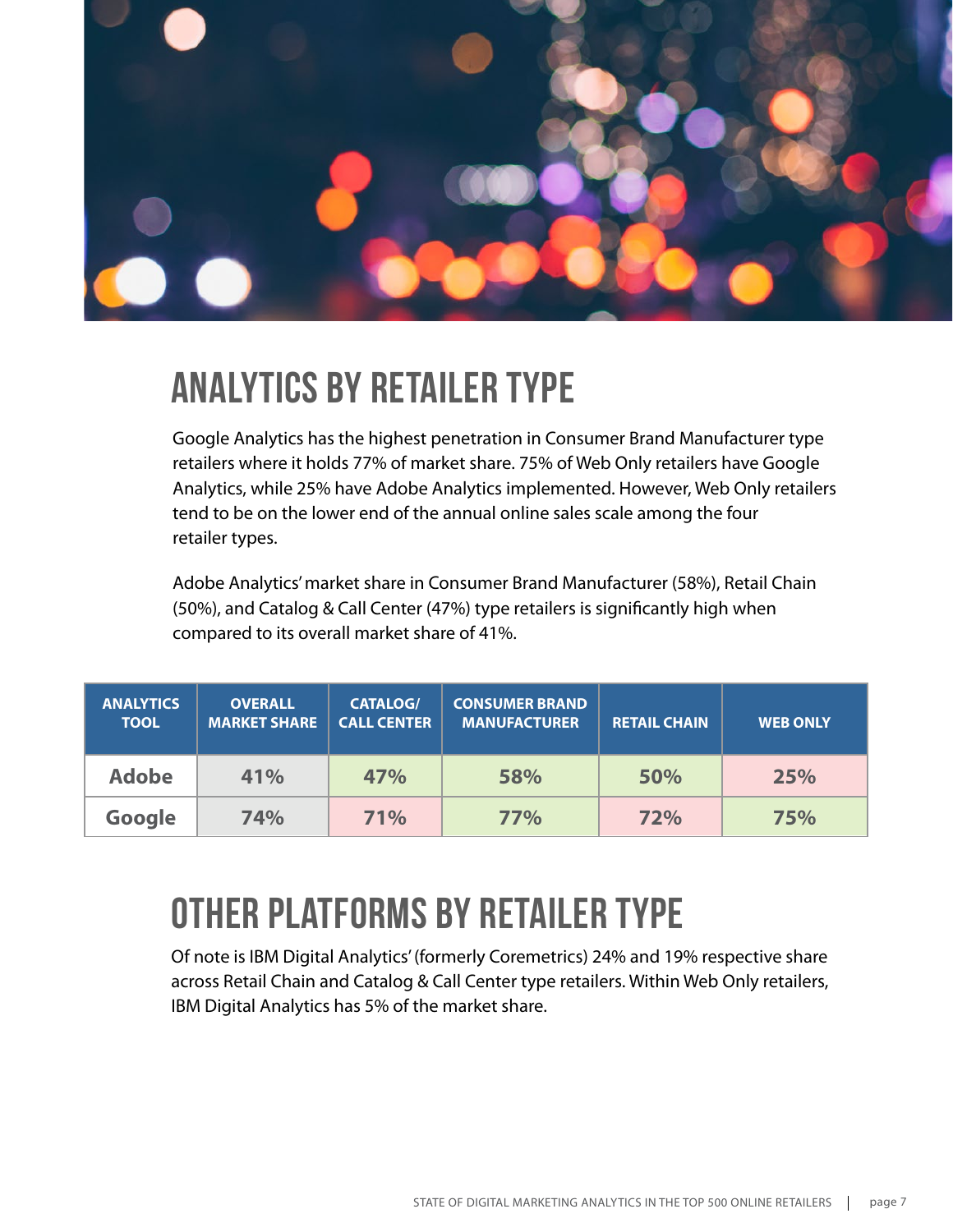# **Analysis by Merchandising Category**

Google Analytics extends its reach across all merchandising categories, with a market share of 92% in Housewares/Home Furnishings, 86% in Food/Drug, 81% in Books/ Music/ Video and 80% in Mass Merchants. These market shares are considerably higher than Google Analytics' overall market share at 74%. Adobe Analytics has a market share of 39% in Housewares/Home Furnishings, 36% in Food/Drug, 39% in Books/Music/ Video and 41% in Mass Merchants.

| <b>ANALYTICS</b><br><b>TOOL</b> | <b>OVERALL</b> | <b>HOUSEWARES/</b><br><b>MARKET SHARE   HOME FURNISHINGS</b> | <b>FOOD/DRUG</b> | <b>BOOKS/MUSIC/</b><br><b>VIDEO</b> | <b>MASS</b><br><b>MERCHANTS</b> |
|---------------------------------|----------------|--------------------------------------------------------------|------------------|-------------------------------------|---------------------------------|
| <b>Adobe</b>                    | 41%            | 39%                                                          | 36%              | 39%                                 | 41%                             |
| Google                          | 74%            | 92%                                                          | 86%              | 81%                                 | 80%                             |

Adobe Analytics has a strong presence in Apparel/Accessories and Specialty with a 50% market share in each, 53% in Automotive Parts and 43% in Hardware. These are considerably high compared to Adobe Analytics' overall market share of 41%. Google has a 72% market share in Apparel/Accessories category, a 65% share in Specialty, 60% in Automotive and 70% in Hardware.

| <b>ANALYTICS</b><br><b>TOOL</b> | <b>OVERALL</b><br><b>MARKET SHARE</b> | <b>APPAREL/</b><br><b>ACCESSORIES</b> | <b>SPECIALTY</b> | <b>AUTOMOTIVE</b><br><b>PARTS</b> | <b>HARDWARE</b> |
|---------------------------------|---------------------------------------|---------------------------------------|------------------|-----------------------------------|-----------------|
| <b>Adobe</b>                    | 41%                                   | 50%                                   | 50%              | 53%                               | 43%             |
| Google                          | 74%                                   | 72%                                   | 65%              | 60%                               | 70%             |

For both Adobe Analytics and Google Analytics, penetration in the Health/Beauty, Computer/Electronics and Sporting Goods categories is substantially below their overall market shares respectively.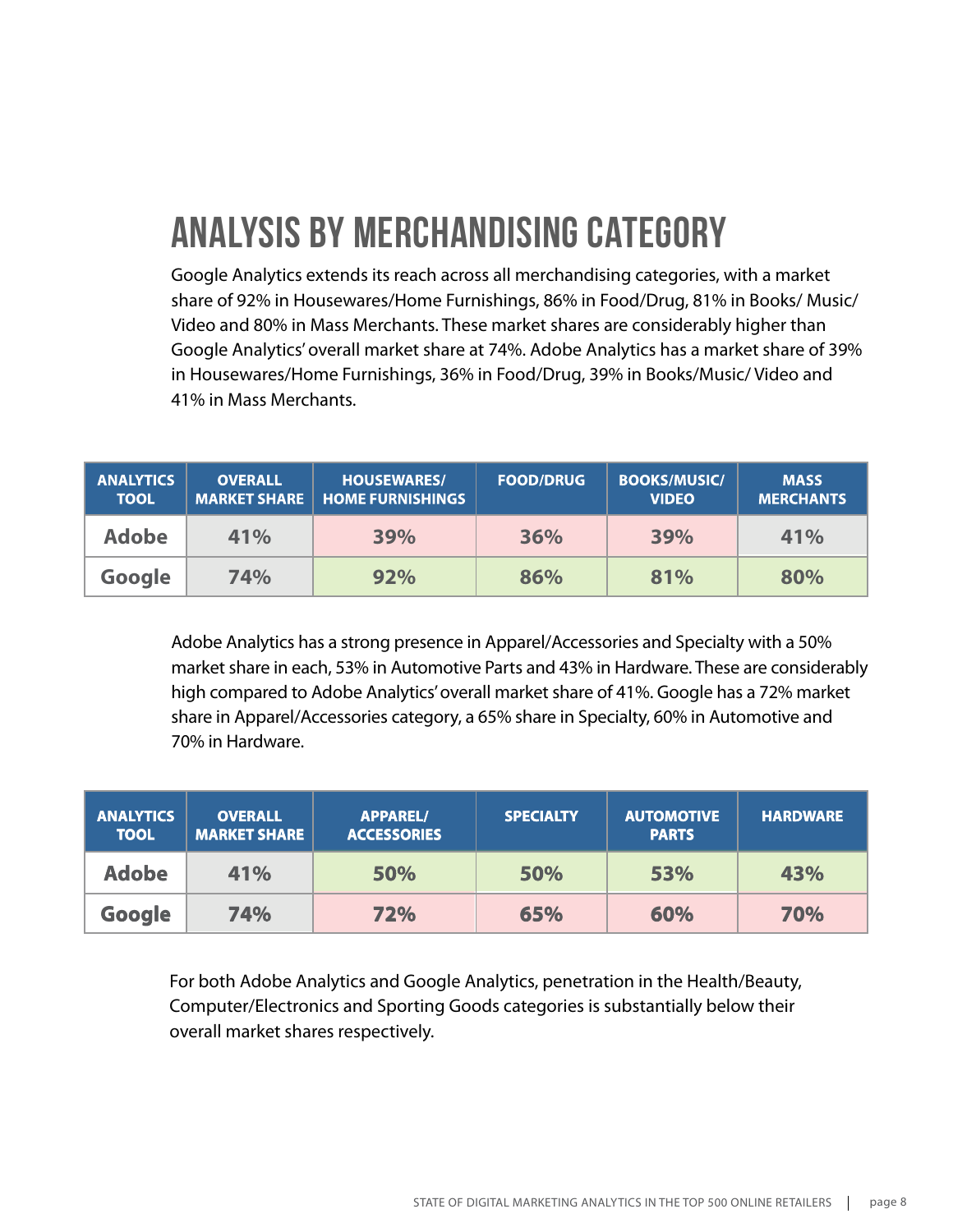# **Tag Managers**

A tag management system (TMS) makes it easier to manage the implementation of digital marketing technology for websites and helps to drive a more robust omnichannel experience. Using a TMS is considered to be a best practice for any website, and is particularly important for high traffic sites like the ones in the IR Top 500.

58% of the IR Top 500 are using tag management systems on their websites. The adoption of TMS' is arguably low, given that both Google and Adobe provide tag managers at no cost, in addition to the popular paid solutions including Ensighten Manage, Signal Tag Management, and Tealium iQ, among others.

Of retailers who are not utilizing tag managers, 33% also have multiple analytics platforms.

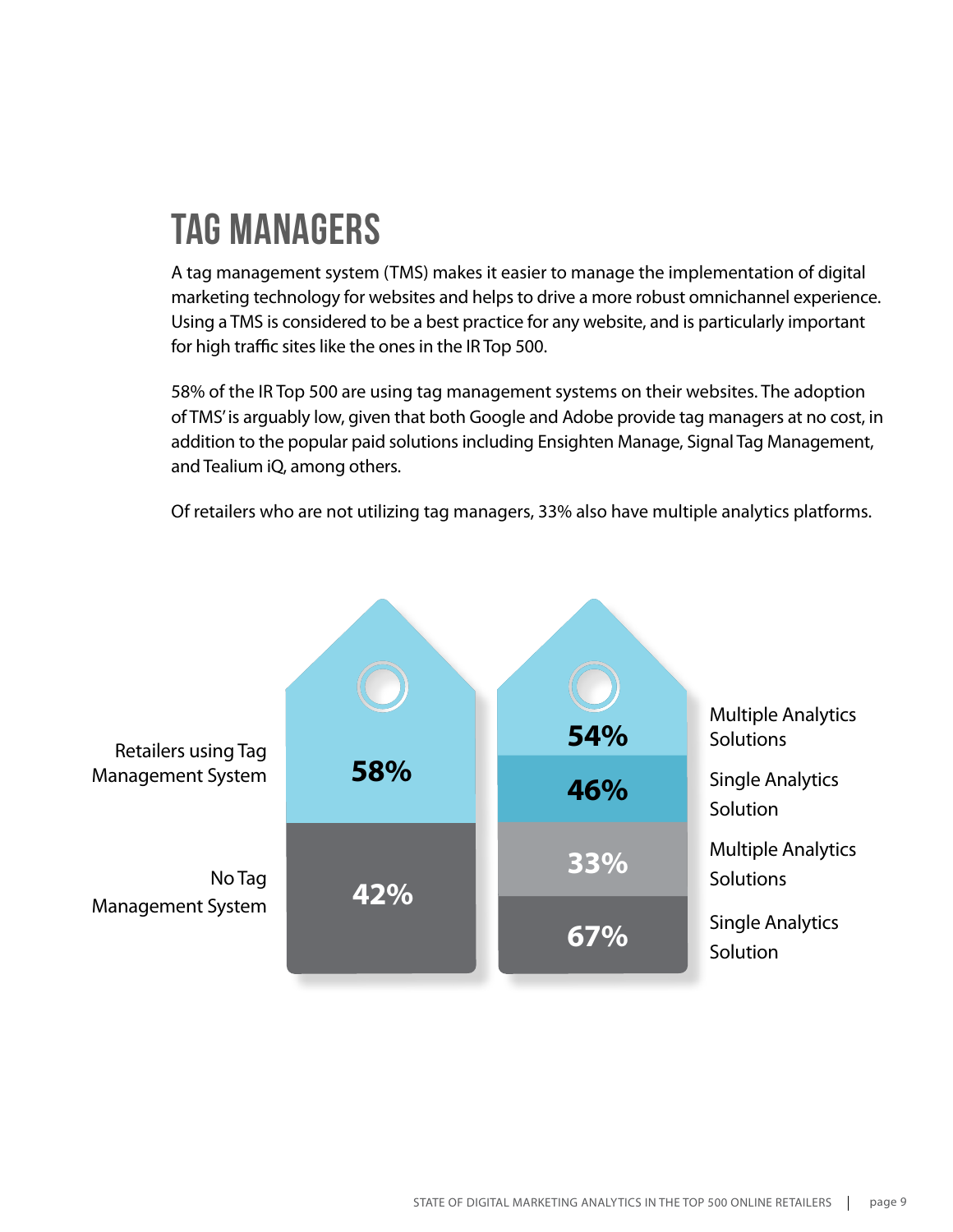

### **Tag Managers**

The total number of retailers in the IR Top 500 that are using tag managers is 292. Once again, the sum of tag managers is greater than 100% because retailers are using multiple TMS platforms. Google Tag Manager has 60% of the market share, Adobe Dynamic Tag Management has 22% of the market share, Tealium iQ has 21%, Signal Tag Management 19%, and Ensighten Manage 16%.

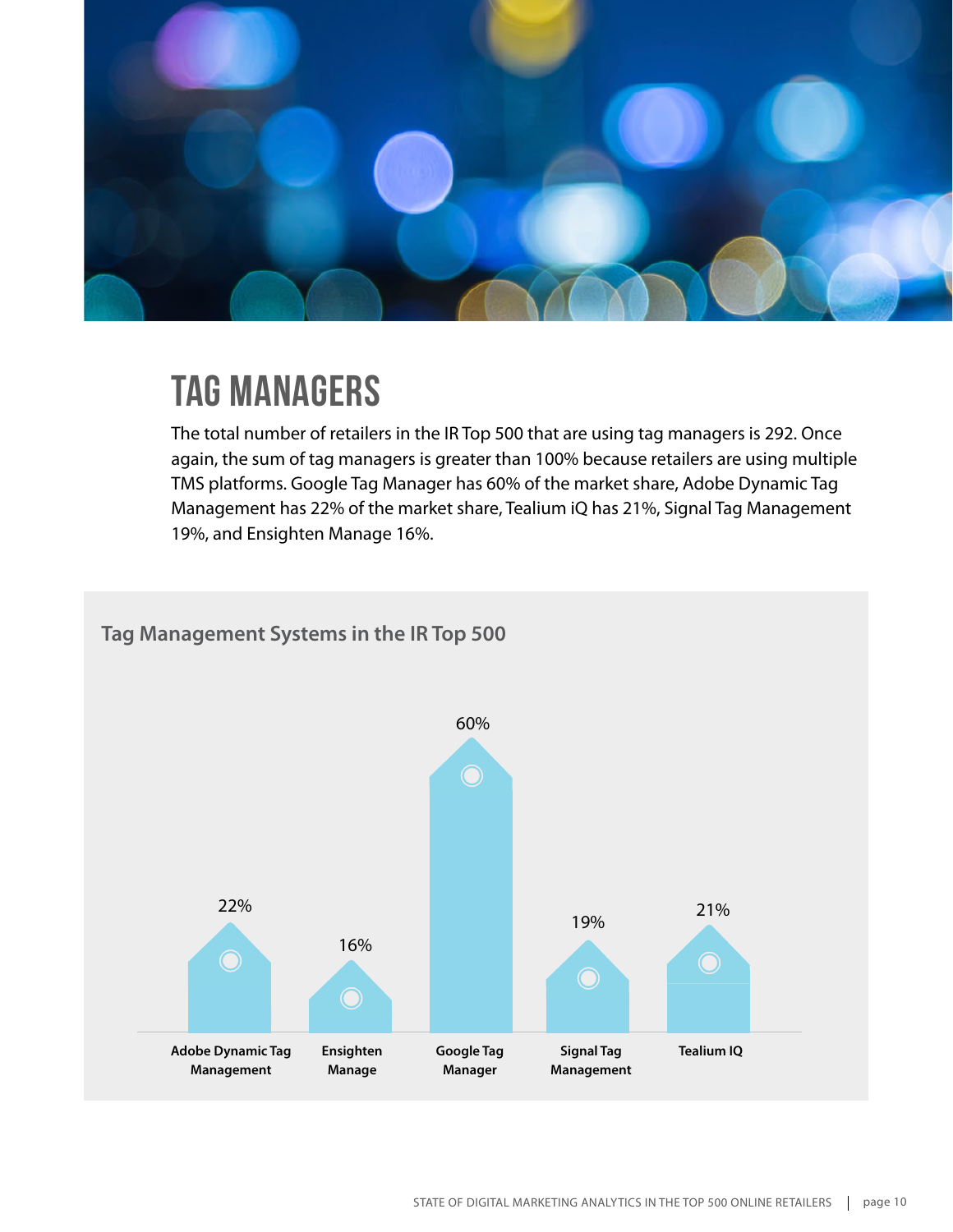## **Summary**

Adobe Analytics and Google Analytics continue to dominate the [Internet Retailer Top 500](https://www.internetretailer.com/top500/#!/) with Google Analytics more widely deployed in all areas except the Top 10, where Adobe Analytics is deployed in seven out of ten organizations, tracking more overall revenue. Google Analytics is present alongside Adobe Analytics in six of these seven organizations.

Tag management systems are used by 58% of the [Internet Retailer Top 500.](https://www.internetretailer.com/top500/#!/) Google Tag Manager is the most widely used with more than half of the market share, while Adobe Dynamic Tag Management, Tealium iQ, Signal Tag Management, and Ensighten Manage each have a market share of less than 25%.

As a data and analytics advisor to the Fortune 1000, working across best-of-breed technologies in this space, we've presented these findings on the state of digital marketing analytics within the [Internet Retailer Top 500.](https://www.internetretailer.com/top500/#!/) If you'd like to learn more about analytics platforms, tag management, digital data strategies, analytics and website optimization, [contact us](http://www.cardinalpath.com/contact/).

## **Methodology**

The list of retailers were identified from the 2015 **[Internet Retailer Top 500](https://www.internetretailer.com/top500/#!/)** Guide. For the purpose of this report, we have calculated market share using the 500 retailers as our denominator. In addition to identifying the top retailers, we employed Internet Retailer's classification of retailers by retail type (catalog/call center, retail chain, web only, etc) and by merchant categories (apparel/accessories, office supplies, computer/electronics, mass merchant, etc).

The [Internet Retailer Top 500 Guide](https://www.internetretailer.com/top500/#!/) contains 263 metrics per retailer. To bring focus, we limited scope to the metrics most commonly used in the industry like Web Sales, Avg Sale Size, Conversion Rate, Web Growth, Monthly Visits, and Monthly Unique Visitors.

The website analysis was conducted using [WASP](http://www.webanalyticssolutionprofiler.com/#axzz3tNwP1cAb) in October 2015 with the aim of crawling pages on each of the sites and documenting the page tags.\*

We identified the analytics platforms in use by these organizations. ''Google Analytics'' does not distinguish between Google Analytics and Google Analytics Premium. For the purpose of perspective, we created a category called Others, which includes a number of platforms, led by IBM Digital Analytics (formerly Coremetrics) and WebTrends.

<sup>\*</sup> Some retailers may be collecting data server side or using a method that is not detectable using WASP.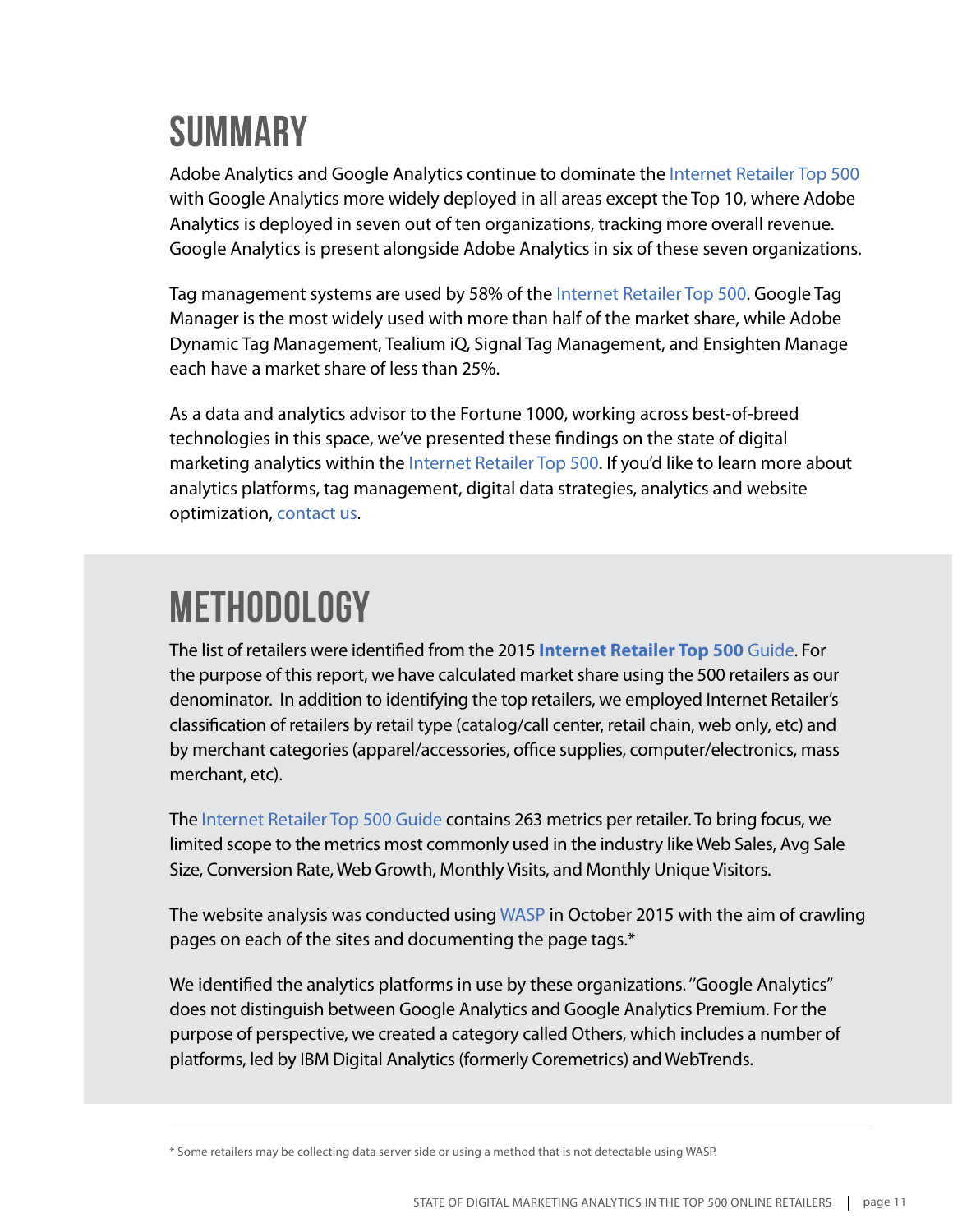#### **Resources**

- 2015 Internet Retailer Top 500 | <https://www.internetretailer.com/top500/>
- **[WASP](http://www.webanalyticssolutionprofiler.com/new/#axzz3WkipZcYs)**, the Web Analytics Solution Profiler

#### **About Cardinal Path**

**[Cardinal Path](http://www.cardinalpath.com/)** is a premier digital data analytics firm that works with the world's most prominent organizations to create, implement and action advanced analytics. Named *Most Influential Agency/Vendor of the Year* by the Digital Analytics Association in 2015, Cardinal Path is known for its industry leadership and for tools such as the [Online Analytics Maturity Model](http://www.cardinalpath.com/services/online-analytics-maturity-model/assessment/), a framework for assessing enterprise-wide analytics maturity. Comprising dedicated teams of award-winning analysts, statisticians, academics, developers, and many of the top minds in the digital marketing space, Cardinal Path helps its clients to unlock the value of their data, sharing all that we know and empowering people to make confident business decisions.



#### **About WASP**

**[WASP](http://www.webanalyticssolutionprofiler.com/#axzz3tNwP1cAb)**, the Web Analytics Solution Profiler, comprehensively detects, analyzes, and intuitively displays the various JavaScript tracking tags and scripts that are loaded by websites. It solves a key business issue of the digital age: preventing marketers from making important decisions on wrong, or faulty, data by ensuring that the tags that generate data are deployed correctly and sending accurate information. With over 10,000 active users, WASP is the industry leader in quality assurance testing for analytics tagging.